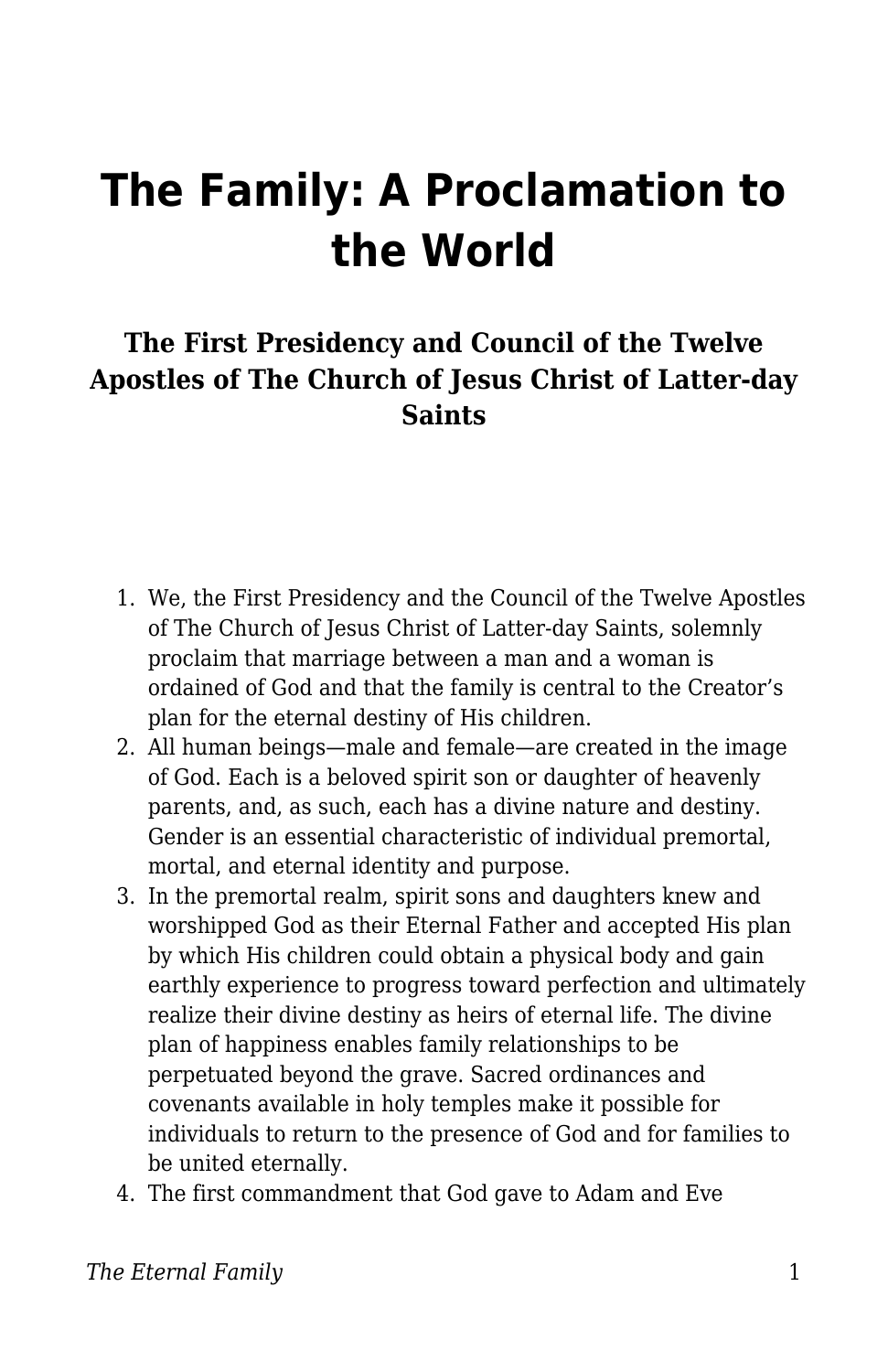pertained to their potential for parenthood as husband and wife. We declare that God's commandment for His children to multiply and replenish the earth remains in force. We further declare that God has commanded that the sacred powers of procreation are to be employed only between man and woman, lawfully wedded as husband and wife.

- 5. We declare the means by which mortal life is created to be divinely appointed. We affirm the sanctity of life and of its importance in God's eternal plan.
- 6. Husband and wife have a solemn responsibility to love and care for each other and for their children. "Children are an heritage of the Lord" ([Psalm 127:3\)](https://www.churchofjesuschrist.org/study/scriptures/ot/ps/127.3?lang=eng#p3). Parents have a sacred duty to rear their children in love and righteousness, to provide for their physical and spiritual needs, and to teach them to love and serve one another, observe the commandments of God, and be law-abiding citizens wherever they live. Husbands and wives—mothers and fathers—will be held accountable before God for the discharge of these obligations.
- 7. The family is ordained of God. Marriage between man and woman is essential to His eternal plan. Children are entitled to birth within the bonds of matrimony, and to be reared by a father and a mother who honor marital vows with complete fidelity. Happiness in family life is most likely to be achieved when founded upon the teachings of the Lord Jesus Christ. Successful marriages and families are established and maintained on principles of faith, prayer, repentance, forgiveness, respect, love, compassion, work, and wholesome recreational activities. By divine design, fathers are to preside over their families in love and righteousness and are responsible to provide the necessities of life and protection for their families. Mothers are primarily responsible for the nurture of their children. In these sacred responsibilities, fathers and mothers are obligated to help one another as equal partners. Disability, death, or other circumstances may necessitate individual adaptation. Extended families should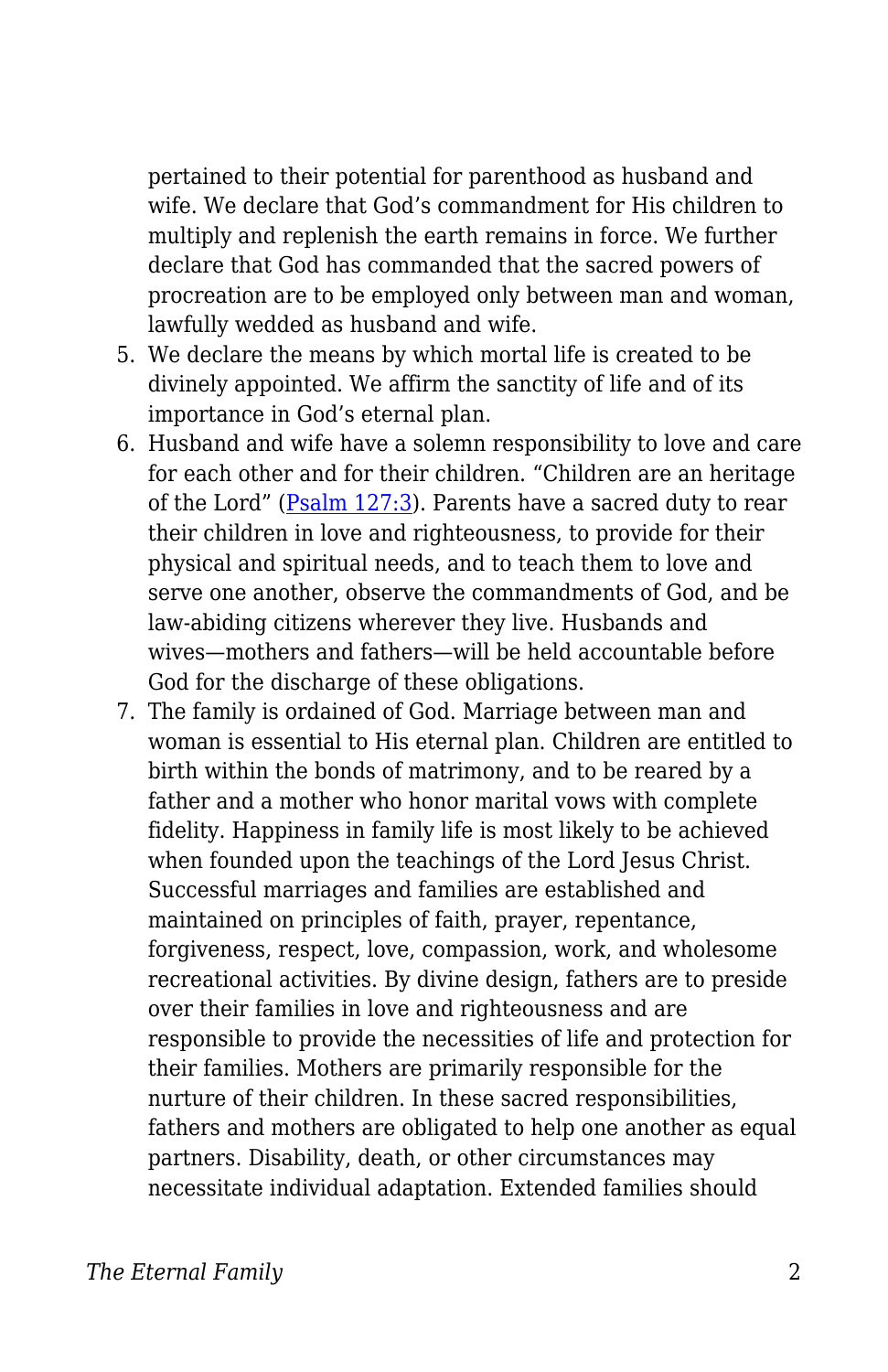lend support when needed.

- 8. We warn that individuals who violate covenants of chastity, who abuse spouse or offspring, or who fail to fulfill family responsibilities will one day stand accountable before God. Further, we warn that the disintegration of the family will bring upon individuals, communities, and nations the calamities foretold by ancient and modern prophets.
- 9. We call upon responsible citizens and officers of government everywhere to promote those measures designed to maintain and strengthen the family as the fundamental unit of society.

This proclamation was read by President Gordon B. Hinckley as part of his message at the General Relief Society Meeting held September 23, 1995, in Salt Lake City, Utah.